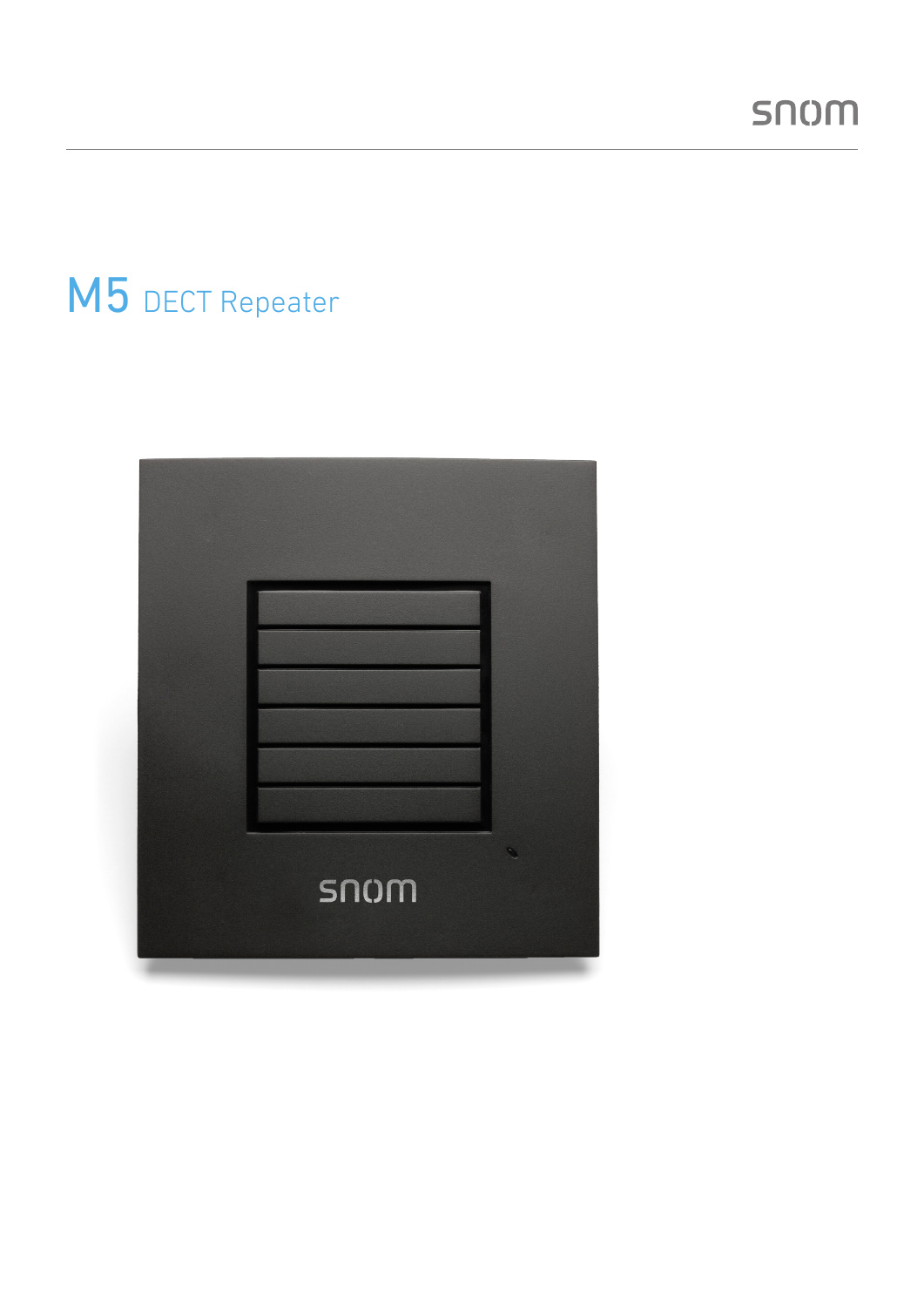## M5 DECT Repeater



#### Key Features

- · Supports single-cell and multicell bases
- · Increase the range w/o Ethernet
- · Wideband audio
- · Up to 5 simultaneous calls
- · Daisy chaining

#### Extending coverage

The snom M5 DECT repeater is ideal for extending the range of your single-cell or multicell DECT solution in locations requiring mobile coverage across several floors or throughout large buildings.

#### Handover

The repeater increases the reception range of individual bases and handsets and bridges gaps between base stations, increasing the free movement between base stations in a single seamless network and allowing calls to continue uninterrupted.

#### Flexibilty

The M5 repeater offers superior audio quality in both wideband and narrowband calls.